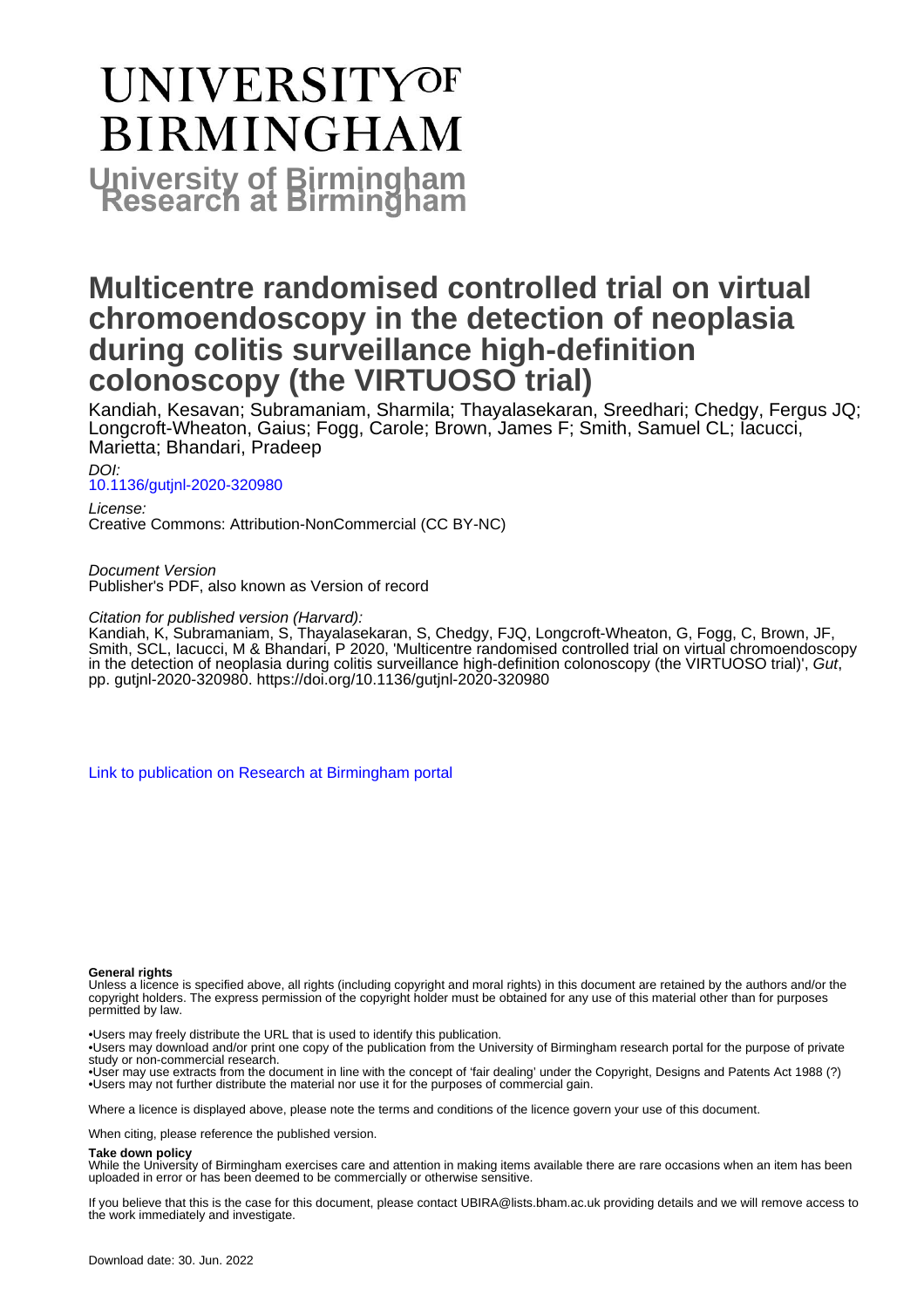

# ORIGINAL RESEARCH

# Multicentre randomised controlled trial on virtual chromoendoscopy in the detection of neoplasia during colitis surveillance high-definition colonoscopy (the VIRTUOSO trial)

KesavanKandiah  $\bullet$ ,<sup>1,2</sup> Sharmila Subramaniam,<sup>1</sup> Sreedhari Thayalasekaran,<sup>1</sup> FergusJQ Chedgy,  $^{1,3}$  Gaius Longcroft-Wheaton  $\bullet$  ,  $^1$  Carole Fogg  $\bullet$  ,  $^1$ JamesF Brown,<sup>4</sup> Samuel CL Smith  $\bullet$ ,<sup>5</sup> Marietta Iacucci,<sup>5,6</sup> Pradeep Bhandari<sup>1</sup>

#### ► Supplemental material is published online only. To view, please visit the journal online [\(http://dx.doi.org/10.1136/](http://dx.doi.org/10.1136/bmjpo-2020-000755).) [gutjnl-2020-320980\)](http://dx.doi.org/10.1136/bmjpo-2020-000755).).

For numbered affiliations see end of article.

# **Correspondence to**

Pradeep Bhandari, Gastroenterology, Queen Alexandra Hospital, Portsmouth PO6 3LY, UK; pradeep.bhandari@porthosp. nhs.uk

Received 24 February 2020 Revised 19 September 2020 Accepted 12 October 2020

Check for updates

© Author(s) (or their employer(s)) 2020. Re-use permitted under CC BY-NC. No commercial re-use. See rights and permissions. Published by BMJ.

**To cite:** Kandiah K, Subramaniam S, Thayalasekaran S, et al. Gut Epub ahead of print: [please include Day Month Year]. doi:10.1136/ gutjnl-2020-320980



# **ABSTRACT**

**Background** Longstanding colonic IBD increases the risk of developing colorectal cancer. The utility of chromoendoscopy with standard-definition white light technology has been established. However, the use of high-definition virtual chromoendoscopy (HDV) in colitis surveillance remains undefined.

**Objective** To compare the performance of HDV (i-scan OE mode 2) with high-definition white light (HDWL) for detection of neoplasia in patients with IBD undergoing surveillance colonoscopy. Additionally, we assessed the utility of protocol-guided quadrantic non-targeted biopsies.

**Design** A multioperator randomised controlled trial was carried out in two centres in the UK. Total of 188 patients (101 men, mean age 54) with longstanding ulcerative or Crohn's colitis were randomised, prior to starting the surveillance colonoscopy, to using either HDV (n=94) or HDWL (n=94) on withdrawal. Targeted and quadrantic non-targeted biopsies were taken in both arms perrandomisation protocol. The primary outcome was the difference in neoplasia detection rate (NDR) between HDV and HDWL.

**Results** There was no significant difference between HDWL and HDV for neoplasia detection. The NDR was not significantly different for HDWL (24.2%) and HDV (14.9%) (p=0.14). All intraepithelial neoplasia (IEN) detected contained low-grade dysplasia only. A total of 6751 non-targeted biopsies detected one IEN only. The withdrawal time was similar in both arms of the study; median of 24min (HDWL) versus 25.5min (HDV). **Conclusion** HDV and HDWL did not differ significantly in the detection of neoplasia. Almost all neoplasia were detected on targeted biopsy or resection. Quadrantic non-targeted biopsies have negligible additional gain. **Trial registration number** Clinical Trial.gov ID [NCT02822352.](NCT02822352)

# **INTRODUCTION**

Longstanding colonic IBD increases the risk of developing colorectal cancer (CRC). The estimated prevalence of CRC in patients with longstanding UC is 3.7% (95% CI 3.2% to 4.2%).<sup>[1](#page-6-0)</sup> The risk of developing CRC is similarly high in patients with longstanding Crohn's colitis  $(CC)$ .<sup>2</sup> The duration of the

# **Significance of this study**

#### **What is already known on this subject?**

- ► Longstanding ulcerative and Crohn's colitis increases the risk of developing colorectal cancer (CRC).
- ► Surveillance colonoscopy is recommended by national and international guidelines to reduce the risk of developing CRC.
- ► Chromoendoscopy using standard-definition endoscopes has been shown to improve neoplasia detection rate, but the uptake of this technique has been low.
- ► The role of high-definition white light (HDWL) endoscopy and a novel high-definition virtual chromoendoscopy (i-scan OE Mode 2) is not known.

# **What are the new findings?**

- ► Our randomised controlled trials did not demonstrate the superiority of high-definition virtual chromoendoscopy (HDV) over HDWL.
- ► The control group (HDWL) outperformed the intervention group (HDV) where targeted biopsies with HDWL alone can detect all the neoplasia in colitic bowel.
- $\blacktriangleright$  The yield of quadrantic non-targeted biopsies in detecting neoplasia is extremely low. A total of 6751 non-targeted colonic biopsies detected one neoplasia in this study.

# **How might it impact on clinical practice in the foreseeable future?**

► Targeted biopsies with HDWL endoscopy systems may be adequate in detecting neoplasia in the colitis surveillance population.

disease is directly proportional to the rates of developing CRC, with a variable cumulative incidence of 1%–2% by 10 years, 4%–8% by 20 years and 14%–18% by 30 years. $13$  Therefore, national and international guidelines recommend patients with colonic IBD of 8–10 years duration to be enrolled in an endoscopic surveillance programme.<sup>45</sup>

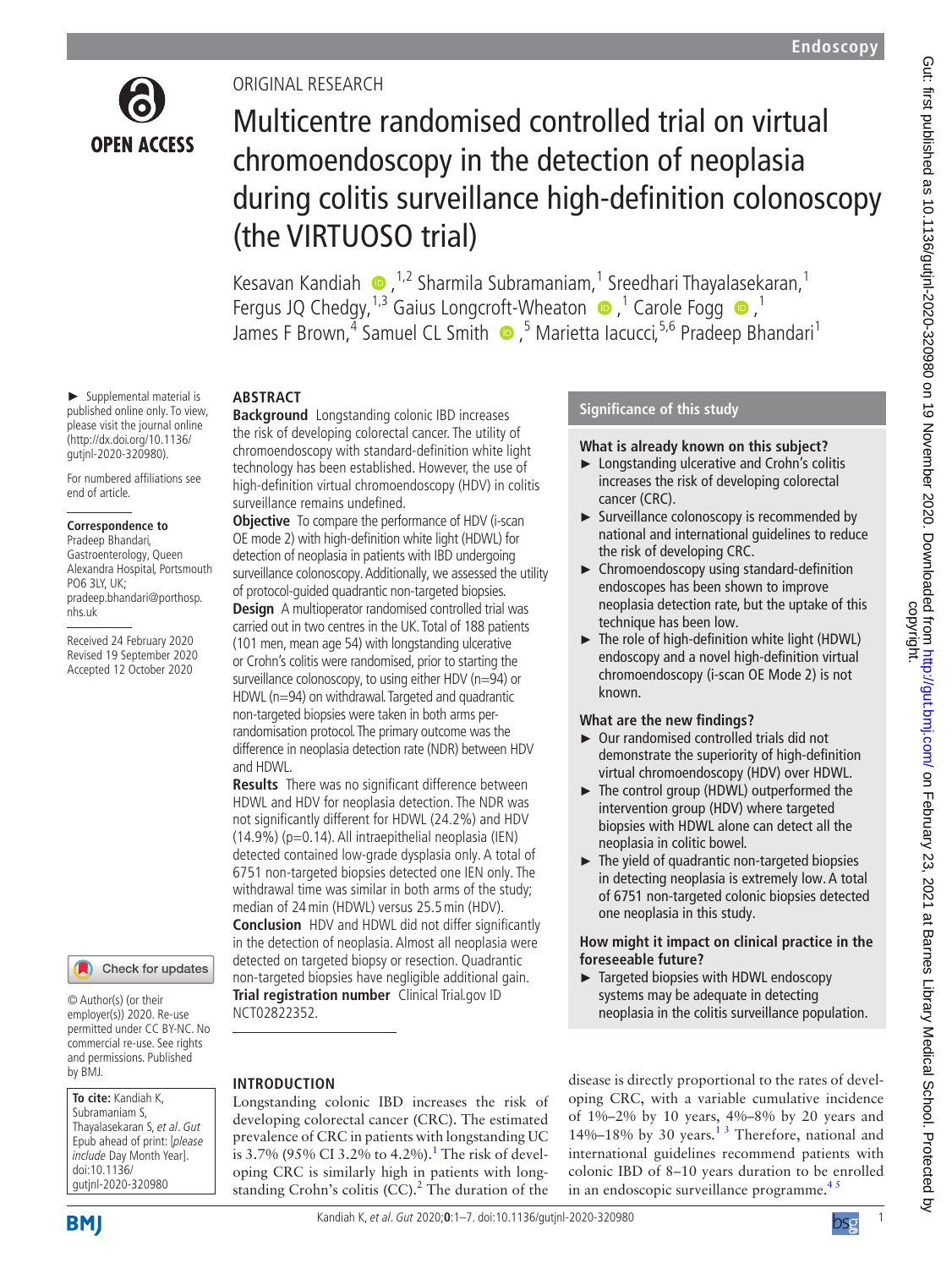These guidelines recommend surveillance colonoscopy using chromoendoscopy with targeted biopsy as standard practice. Several studies have demonstrated up to threefold increase in neoplasia detection (per-patient basis) using chromoendoscopy when compared with standard-definition white light endos $copy.<sup>6–9</sup>$  Despite the higher neoplasia yield by chromoendoscopy, the technique has not been widely adopted by endoscopists. This is partly due to the perceived additional time taken to carry out chromoendoscopy, lack of validated standards and training on the chromoendoscopy technique and inability to use the dyes in the presence of poor bowel preparation.<sup>10</sup>

The seminal trials showing the efficacy of chromoendoscopy in the detection of neoplasia in colitis were conducted using standard-definition white light technology. Carrying out surveillance colonoscopy using high-definition white light (HDWL) has been demonstrated to have a higher neoplasia detection rate (NDR) when compared with standard-definition white light.<sup>[11](#page-6-5)</sup> The per-patient NDR using HDWL in two recent trials was between 0.12 and 0.26, an improvement from the per-patient NDR of 0.07 with chromoendoscopy using standard-definition white light in the older studies. $612-14$ 

Advances in technology have led to the development of, dyefree virtual chromoendoscopy technologies such as HD i-scan (Pentax, Tokyo, Japan) and NBI (Olympus, Tokyo, Japan). These technologies enhance the mucosal surface details, thereby theoretically improving the detection of neoplasia. However, two randomised controlled trials (RCTs) assessing the effectiveness of virtual chromoendoscopy over dye spray chromoendoscopy have been inconclusive.<sup>[13 15](#page-6-6)</sup>

The i-scan OE-mode 2 (Pentax, Tokyo, Japan) is a highdefinition virtual chromoendoscopy (HDV) system that uses a combination of bandwidth-limiting filter and digital postprocessing technology. This technology uses red light emission as well as emission at 415nm and 540nm to enhance the surface of mucosa and the underlying blood vessels while maintaining a bright overall appearance, thus making it potentially efficient in detecting mucosal lesions in the colon.

The aim of this study was to evaluate the performance of HDV when compared with HDWL in patients with longstanding colonic IBD undergoing surveillance colonoscopy for neoplasia and to evaluate the additional yield of neoplasia detection with protocol-guided quadrantic but non-targeted colonic biopsies.

# **METHODS**

# **Study design**

This was a multicentre prospective RCT. The study participants were recruited from two centres in the UK (Queen Alexandra Hospital, Portsmouth and University Hospital Birmingham, Birmingham) between August 2016 and February 2018 (see [online supplemental file 1](https://dx.doi.org/10.1136/gutjnl-2020-320980))—study protocol).

#### **Patient and public involvement**

Patients and a member of public were involved in the trial development stage. The group is representative of the local population eligible for the trial, and included patients or carers with bowel disease. We discussed the trial questions, acceptability of trial designs including parallel group versus cross-over and methods of recruitment. This group also reviewed patient-facing documents such as the informed consent and information sheet.

#### **Patients**

All consecutive patients with IBD above the age of 18 years with longstanding colitis (UC: 8 years after onset of symptoms

for patients with subtotal or total colitis and 10 years after onset of symptoms for patients with left-sided colitis, CC: 8 years after diagnosis) referred for a surveillance colonoscopy and who were able to provide consent were invited to participate.

Exclusion criteria were persistent coagulopathy, known colonic neoplasia, pregnant women, fulminant colitis and inability to consent. Persistent coagulopathy was defined as patients who were on warfarin and had an international normalised ratio (INR) of >1.5 despite cessation of the drug or had not stopped their direct oral anticoagulants as per the British Society of Gastroenterology and European Society of Gastrointestinal Endoscopy guidelines on endoscopy in patients on anticoagulant therapy.<sup>16</sup>

#### **Procedure**

All patients received standard polyethylene glycol-based bowel preparation prior to the procedure. The patients were consented for the study following consent for the surveillance colonoscopy. Thereafter, demographic and clinical data were obtained. Patients were randomised on a 1:1 ratio to two study arms via an online randomisation platform (Sealed Envelope, UK) using random permuted blocks of randomly varying sizes prior to commencing the surveillance colonoscopy. The disease activity and bowel preparation were assessed during the insertion phase of the surveillance colonoscopy. Patients with active colitis (defined as modified Baron's score of <3and Simple Endoscopic Score for Crohn's Disease of  $\lt 6$ ) and poor bowel preparation (defined as >20% of the mucosa obscured by solid stool after suction) were withdrawn from the study.

All colonoscopies were carried out using i10 series Pentax colonoscopes without zoom and OPTIVISTA EPK-i7010 highdefinition video processors (Pentax, Germany), which were connected to high-definition monitors. The colonoscopies were undertaken by six dedicated endoscopists who have been trained to perform IBD surveillance colonoscopy by the two senior endoscopists in the study (PB and MI). All the endoscopists involved had carried out more than a 100 cases using HDV and HDWL prior to the commencement of the study. The procedures were performed with the patients under conscious sedation using intravenous midazolam and fentanyl.

Intubation up to the caecum was carried out using HDWL in both arms. Once the caecum was reached, withdrawal was carried out using i-scan OE mode 2 for patients randomised to the HDV arm. For patients in the HDWL arm, withdrawal was carried out using HDWL only. A research nurse who was present for the whole duration of the procedure documented the times for the start of the procedure, caecal intubation and the end of the procedure where the colonoscope has been completely withdrawn from the patient using an electronic clock.

#### **Biopsy protocol**

The assessment for lesions was carried out on withdrawal of the endoscope from the caecum. The size, location and Paris classification of all lesions detected in both arms of the study were documented. These lesions were either resected or targeted biopsies were taken. No additional imaging technologies or techniques were used to assess the lesions prior to resection or biopsy. In addition, quadrantic non-targeted biopsies were taken every 10cm in all patients in both arms of the study, starting at the caecum.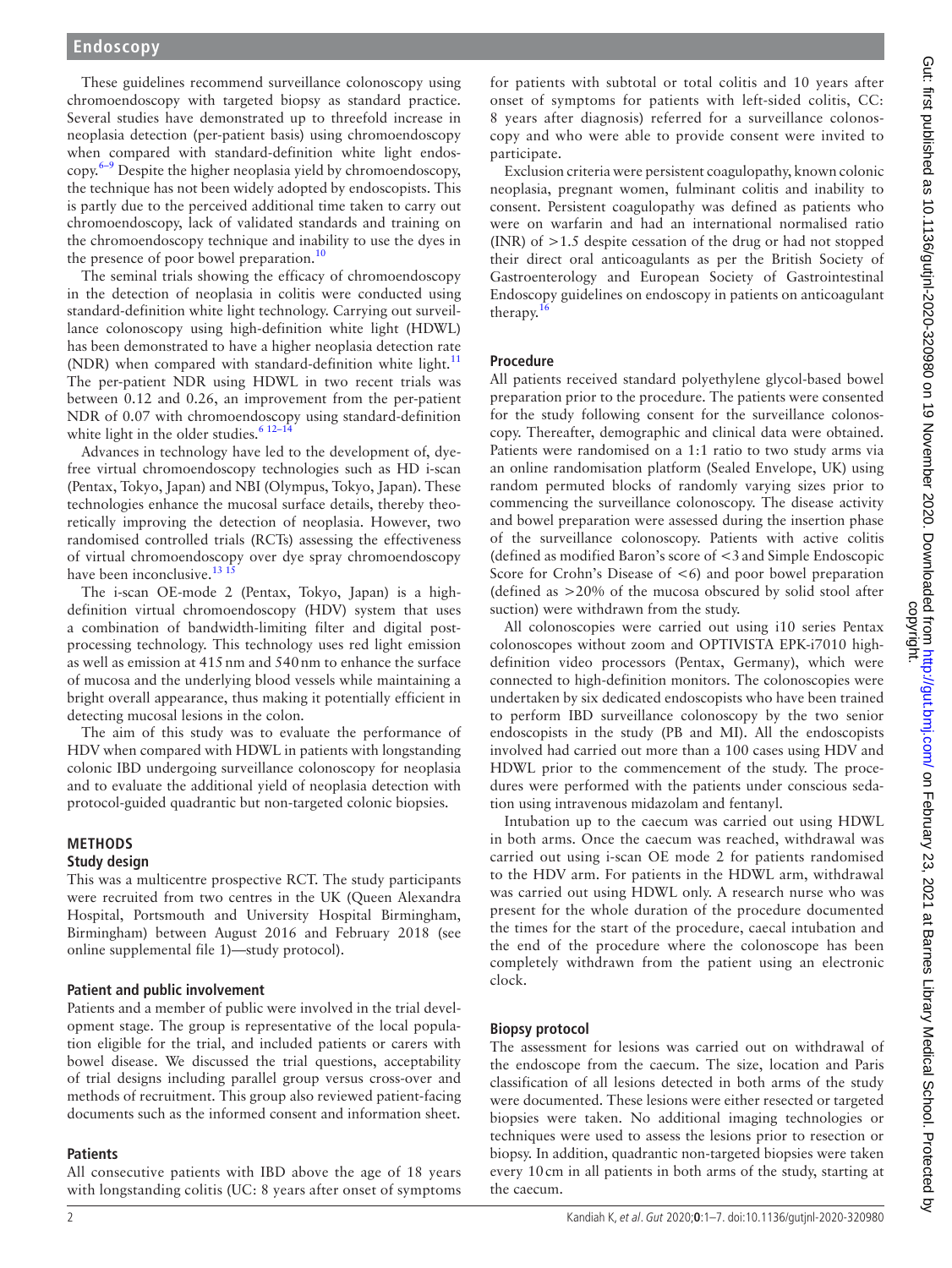# **Endoscopy**



<span id="page-3-0"></span>**Figure 1** Study flowchart. CC, Crohn's colitis; HDV, high-definition virtual chromoendoscopy; HDWLE, high-definition white light.

# **Histopathological assessment**

Pathological specimens were analysed by the pathologist of each centre for the presence of neoplasia. A second pathologist expert in gastrointestinal pathology reviewed all specimens containing neoplasia. The following pathological diagnoses were considered to be neoplastic: adenoma, any grade of dysplasia, serrated or adenocarcinoma. Hyperplastic, regenerative, inflammatory and pseudopolyps were considered as non-neoplastic.

#### **STATISTICAL ANALYSIS**

In previous studies using the older virtual chromoendoscopy technologies, the NDR using HDV has been reported to be between  $12\%$  and  $39\%$ .<sup>[17–19](#page-7-0)</sup> We have used an expected NDR in the HDV arm of 24% and of 9% in the HDWL (control) arm. With a significance level (alpha) of 5% and power of 80%, the number needed was 93 in each group, leading to a total of 186. However, we anticipated a 10% attrition rate after the colonoscopy has been started (eg, poor bowel preparation, endoscopically confirmed moderate to severe colitis). To adjust for this, we decided to recruit 204 patients.

The rate of neoplastic lesions detected with either endoscopic technique was analysed using a statistics software programme (SPSS V.24.0, IBM Armonk, New York, USA). The analyses were conducted on a 'per-patient' and 'per-lesion' basis. The 'per-patient' analysis was done by calculating the percentage of patients in whom true neoplastic lesions were detected from biopsies of endoscopically suspicious lesions. On the other hand, in 'per-lesion' analysis, the percentage of neoplastic lesion among all endoscopically suspicious lesions was calculated. Fisher's exact test and  $\chi^2$  test, where deemed appropriate, were applied for dichotomous variables. A Mann-Whitney U test or Student's t-test was used for continuous variables. P values <0.05 were considered significant for the analysis.

# **RESULTS**

We enrolled 204 patients in the study between August 2016 and February 2018. Sixteen patients were excluded after randomisation due to poor bowel preparation, severe colitis, impassable inflammatory stricture, unresolvable looping, impassable diverticular stricture and withdrawal of consent. ([figure](#page-3-0) 1). A total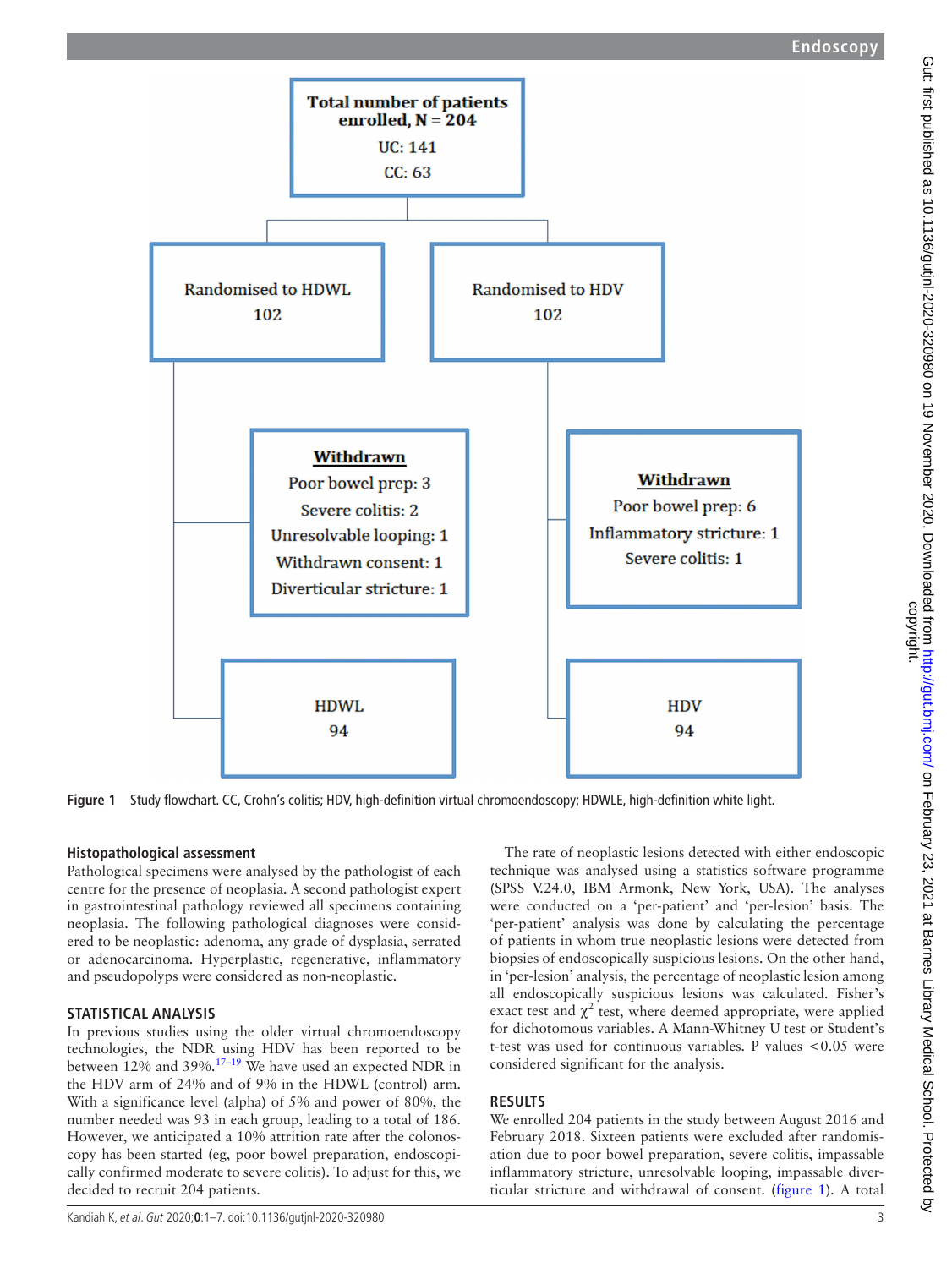<span id="page-4-0"></span>

| Baseline patient characteristics<br>Table 1         |                            |                           |                        |  |  |
|-----------------------------------------------------|----------------------------|---------------------------|------------------------|--|--|
|                                                     | <b>HDWL</b><br>OR (95% CI) | <b>HDV</b><br>OR (95% CI) | Fisher's exact p value |  |  |
| Age in years, median (IQR, p25-p75)                 | 53.7 (20 to 79)            | 54.3 (21 to 80)           | 0.786                  |  |  |
| Sex (M:F)                                           | 46:48                      | 55:39                     | 0.242                  |  |  |
| Type of colitis, n (%)                              |                            |                           |                        |  |  |
| UC                                                  | 60 (64)                    | 69 (73)                   | 0.204                  |  |  |
| Concurrent primary sclerosing cholangitis           | 1(1)                       | 1(1)                      |                        |  |  |
| Crohn's colitis                                     | 33 (35)                    | 24 (26)                   | 0.204                  |  |  |
| Distribution of colitis, n (%)                      |                            |                           |                        |  |  |
| Left sided                                          | 15(16)                     | 23 (24)                   | 0.203                  |  |  |
| Subtotal/total                                      | 79 (84)                    | 71 (76)                   | 0.203                  |  |  |
| Duration of illness in years, median (IQR, p25-p75) | 17.0 (13 to 27.5)          | 18.0 (13.3 to 25.8)       | 0.635                  |  |  |
| Left sided                                          | 19.0 (15.5 to 22.5)        | 23.0 (17.5 to 26.0)       |                        |  |  |
| Subtotal/total                                      | 17.0 (12.5 to 28.0)        | 16.0 (12.5 to 25.5)       |                        |  |  |
| Therapy, $n$ $(\%)$                                 |                            |                           |                        |  |  |
| <b>Steroids</b>                                     | 2(2)                       | 1(1)                      | 1                      |  |  |
| ASA                                                 | 76 (81)                    | 80(85)                    | 0.561                  |  |  |
| Immunosuppressant                                   | 29 (31)                    | 27 (29)                   | 0.873                  |  |  |
| <b>Biologics</b>                                    | 9(10)                      | 6(6)                      | 0.592                  |  |  |

ASA, aminosalicylic acid; HDV, high-definition virtual chromoendoscopy; HDWLE, high-definition white light.

of 184 patients (92 in the HDWL and 92 in the HDV arms) were included in the final analysis. The baseline characteristics of patients in both arms did not differ ([table](#page-4-0) 1). There were no adverse events in this study.

#### **Primary endpoint**

A total of 27 neoplastic lesions were detected in 22 patients in the HDWL arm (n=92) and 25 neoplastic lesions were detected in 14 patients in the HDV arm  $(n=92)$ . The NDR was slightly higher in the HDWL arm (23.4%) when compared with the HDV arm (14.9%) but the difference was not statistically significant  $(p=0.14)$ . ([table](#page-4-1) 2) An example of a neoplastic lesion detected using HDWL and HDV is shown in [figure](#page-5-0) 2. The number of patients in each arm with neoplastic lesions and the characteristics of the lesions detected are detailed in [table](#page-5-1) 3.

#### **Secondary endpoints**

The mean neoplasia per-patient in the HDWL arm was 0.29 and in the HDV arm was 0.26. This difference was not statistically significant ( $p=0.75$ ). The number of non-targeted quadrantic biopsies taken in the HDWL and HDV arm was 3373 and 3378, respectively. The mean number of biopsies taken per-patient was 35.9 in each arm. Only one neoplasia (low-grade dysplasia within a segment of active colitis in the HDWL arm) was detected on quadrantic non-targeted biopsies in this study, otherwise all neoplasias were detected on targeted biopsy.

The number of sessile serrated lesions (SSL) detected was 13 in the HDWL arm and 4 in the HDV arm of the study. These

<span id="page-4-1"></span>

| Table 2                                                | Per-patient neoplasia detection rate      |                         |                        |
|--------------------------------------------------------|-------------------------------------------|-------------------------|------------------------|
|                                                        |                                           | <b>HDWL</b><br>$(n=94)$ | <b>HDV</b><br>$(n=94)$ |
|                                                        | Total number of targeted lesions detected | 71                      | 78                     |
| Number of neoplastic lesions detected                  |                                           | 27                      | 25                     |
| Number of patients with at least one neoplastic lesion |                                           | 22                      | 14                     |
| Neoplasia detection rate                               |                                           | 23.4%                   | 14.9%                  |

Neoplasia detection rate: Fisher's exact p value=0.14.

HDV, high-definition virtual chromoendoscopy; HDWLE, high-definition white light.

lesions were all located in the right colon; nine in the transverse colon, seven in the ascending colon and one in the caecum. On a per-patient analysis, SSLs were seen more frequently in the HDWL arm (8/98 vs 4/98 patients).

There was no difference in the total withdrawal time in either arm of the study; 24.0 (IQR 20.0-30.0) min in the HDWL arm and 25.5 (IQR 21.0–31.0) min in the HDV arm ( $p=0.216$ ). The difference in the mean total withdrawal time in patients where targeted lesions were biopsied or resected in either study arm was not statistically significant; 29.0 (IQR 22.8–31.3)min in the HDWL arm and 31.6 (IQR 25.0-37.0) min in the HDV arm  $(p=0.11)$ .

# **DISCUSSION**

In this multioperator multicentre randomised control trial, we did not demonstrate a significant difference between HDV and HDWL in the detection of neoplasia in patients with longstanding IBD. Furthermore, we did not find any difference in the total number of neoplasia and the ratio of non-neoplastic to neoplastic lesions detected in either arm of the study. To our knowledge, this is the first multicentre randomised control trial assessing the utility of a novel i-scan OE mode 2 in the detection of neoplasia during colitis surveillance.

The NDR in this study was similar to other studies investi-gating the utility of NBI.<sup>[15 20](#page-6-8)</sup> However, unlike these studies, a larger proportion of the neoplastic lesions detected in our study were flat (Paris IIa/IIb): 81% versus 32%–58% in previously reported literature. This is possibly due to the overall bright appearance of the mucosa in both arms of this study that is not usually seen easily with narrow band technologies due to the darkening effects of these technologies. In addition, more intraepithelial neoplasias were detected with HDV and HDWL detected more SSLs. SSLs tend to have mucous caps, thereby obscuring the surface patterns altogether. With HDV, faecal residue and mucous have the same colour. The small numbers of these lesions make it difficult to make meaningful statistical conclusions.

This study did not compare chromoendoscopy versus HDWL. However, previous guidelines including Surveillance for Colorectal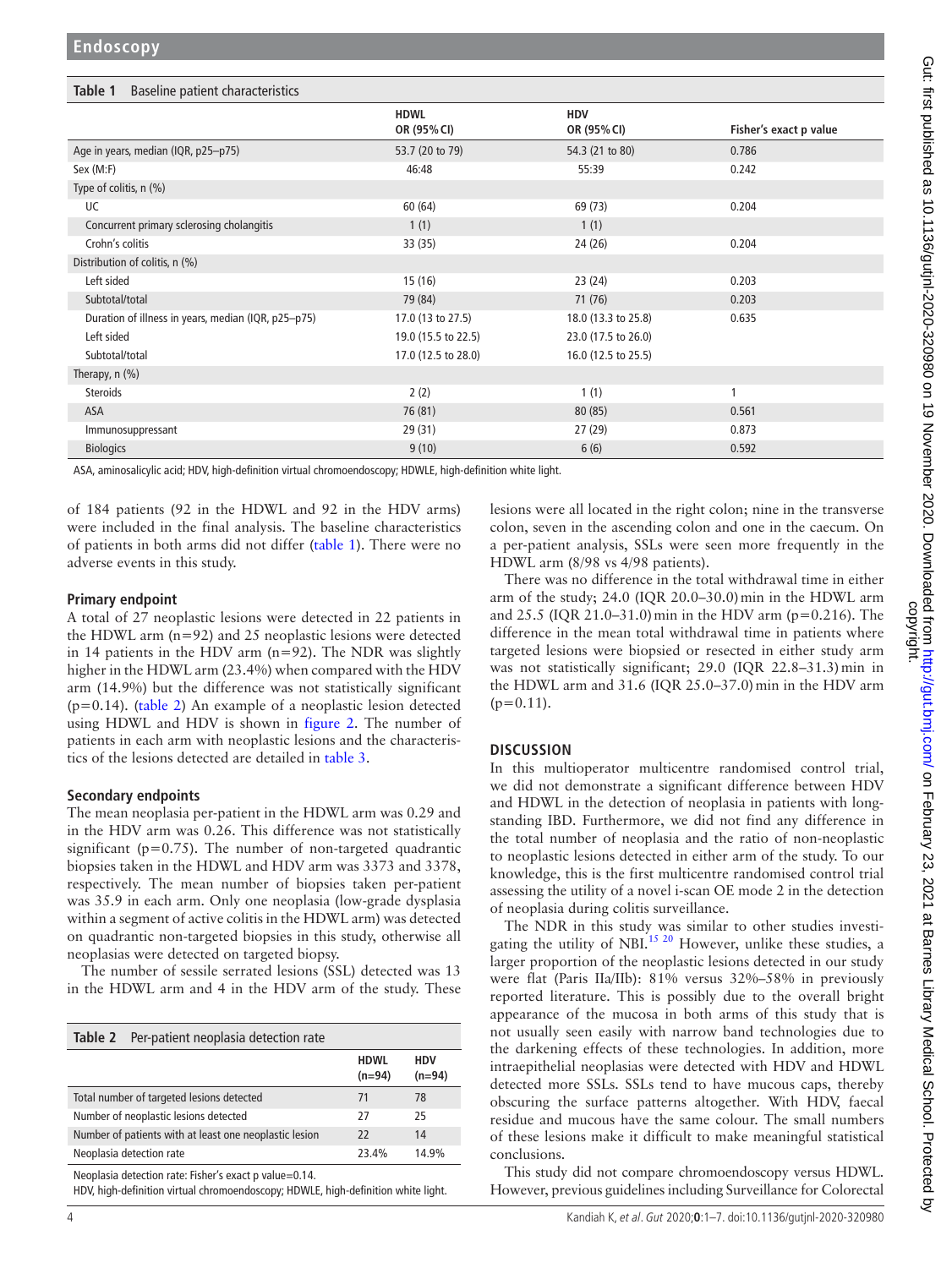

<span id="page-5-0"></span>**Figure 2** Example of a neoplastic lesion detected with HDWL and HDV. In picture (A), the lesion is seen using HDWL and in picture (B), the same lesion is seen using HDV. The histology of this lesion was tubular adenoma with low grade dysplasia. HDV, high-definition virtual chromoendoscopy; HDWLE, high-definition white light.

Endoscopic Neoplasia Detection and Management in Inflammatory Bowel Disease Patients: International Consensus Recommendations (SCENIC) recommend the use of chromoendoscopy based on the evidence from a single observational study that found that the NDR with HDWL alone was 9% and when used with chromoendoscopy, the NDR was  $21\%$ .<sup>21 22</sup> The findings in our RCT show that HDWL on its own has an NDR of 23.4%. This detection rate is comparable to other established techniques in colitis surveillance colonoscopy including high-definition chromoendoscopy[.14 15 20 23 24](#page-6-9) This will certainly add to the discussion in future guidelines that HDWL on its own may be sufficient to carry out an effective colitis surveillance colonoscopy.

International IBD surveillance guidelines recommend chromoendoscopy in IBD surveillance. However, adherence to these guidelines has been poor.<sup>25 26</sup> The basic minimum for IBD surveillance colonoscopy has been and still is quadrantic nontargeted colonic biopsies. In a recent survey among international

<span id="page-5-1"></span>**Table 3** The number of patients with lesions and the characteristics of lesions detected

|                                                                                   | $HDWL(n=94)$   | $HDV(n=94)$    | <b>Fisher's exact</b><br>p value |  |  |  |
|-----------------------------------------------------------------------------------|----------------|----------------|----------------------------------|--|--|--|
| Total number of lesions<br>identified                                             | 71             | 78             | 0.21                             |  |  |  |
| Total number of<br>neoplastic lesions                                             | 27             | 25             | 0.49                             |  |  |  |
| Paris classification of lesions                                                   |                |                |                                  |  |  |  |
| lla                                                                               | 18             | 19             | 0.55                             |  |  |  |
| I <sub>l</sub>                                                                    | $\overline{2}$ | 3              | 0.32                             |  |  |  |
| $IIa-c$                                                                           | 1              | $\Omega$       | 0.33                             |  |  |  |
| ls.                                                                               | 6              | $\overline{3}$ | 0.33                             |  |  |  |
| Size of neoplastic lesions<br>in mm, median (range)                               | $4.30(2-15)$   | $3.16(1 - 20)$ | 0.24                             |  |  |  |
| Number of lesions according to histology                                          |                |                |                                  |  |  |  |
| Sessile serrated<br>lesions (without<br>dysplasia)                                | 13             | 4              |                                  |  |  |  |
| Intraepithelial neoplasia (colitis areas)                                         |                |                |                                  |  |  |  |
| Low grade                                                                         | 13             | 22             |                                  |  |  |  |
| High grade                                                                        | $\mathbf{0}$   | $\mathbf{0}$   |                                  |  |  |  |
| Adenocarcinoma                                                                    | 1              | 0              |                                  |  |  |  |
| HDV, high-definition virtual chromoendoscopy; HDWLE, high-definition white light. |                |                |                                  |  |  |  |

IBD physicians and endoscopists, up to 43% of respondents stated that they perform non-targeted colonic biopsies in >75% of cases when performing surveillance with chromoendos-copy.<sup>[10](#page-6-4)</sup> In our study, a total of  $6751$  non-targeted biopsies were taken and only 1 was reported to contain neoplasia (low-grade dysplasia with active background disease). Our findings add to the body of evidence on the futility of non-targeted biopsies in detecting neoplasia[.27 28](#page-7-3) In the era of high-definition endoscopy systems, it is time to abandon costly and ineffective quadrantic non-targeted biopsies during IBD surveillance colonoscopy.

Increased withdrawal times have been shown to increase adenoma detection rates in colonoscopies done on patients with non-IBD.[29](#page-7-4) In our study, the withdrawal time was between a median of 24.0 and 25.5min in each study arm. This is likely to be due to the 6751 non-targeted biopsies that were taken as part of the study protocol. The design of our study allows us to conclude that quadrantic non-targeted biopsies do not make any significant additional contribution to NDR over and above the targeted biopsies. However, we cannot completely exclude the impact of long withdrawal time on NDR rate in our study. If quadrantic non-targeted biopsies were to be abandoned, the withdrawal times could be shortened. A recent systematic review and experts' opinion recommends that the withdrawal time of 17min should be considered as one of the key performance indexes of colitis surveillance.<sup>30</sup> Therefore, it may be beneficial for patients' undergoing colitis surveillance to be allocated extra time to allow for careful assessment of the colonic mucosa during withdrawal.

One of the strengths of this study is the randomised multicentre design involving several endoscopists. While previous studies were often carried out in tertiary referral centres, patients in this study were recruited through a general IBD surveillance population. An additional strength of our study is that quadrantic nontargeted biopsies were taken in both arms, thereby reducing the risk of missing 'invisible' neoplastic lesions.

There were several limitations to this study. As it is a parallel study, it was not possible to calculate the miss rate of neoplasia. However, a cross-over trial will require a long washout period and a second colonoscopy. A back-to-back trial would introduce a 'double-look' bias. Both of these trial designs were found to be unacceptable to our patient and public involvement group. The second limitation is that although the participating endoscopists were experienced in the use of advanced imaging technologies including i-scan and in IBD surveillance, there was no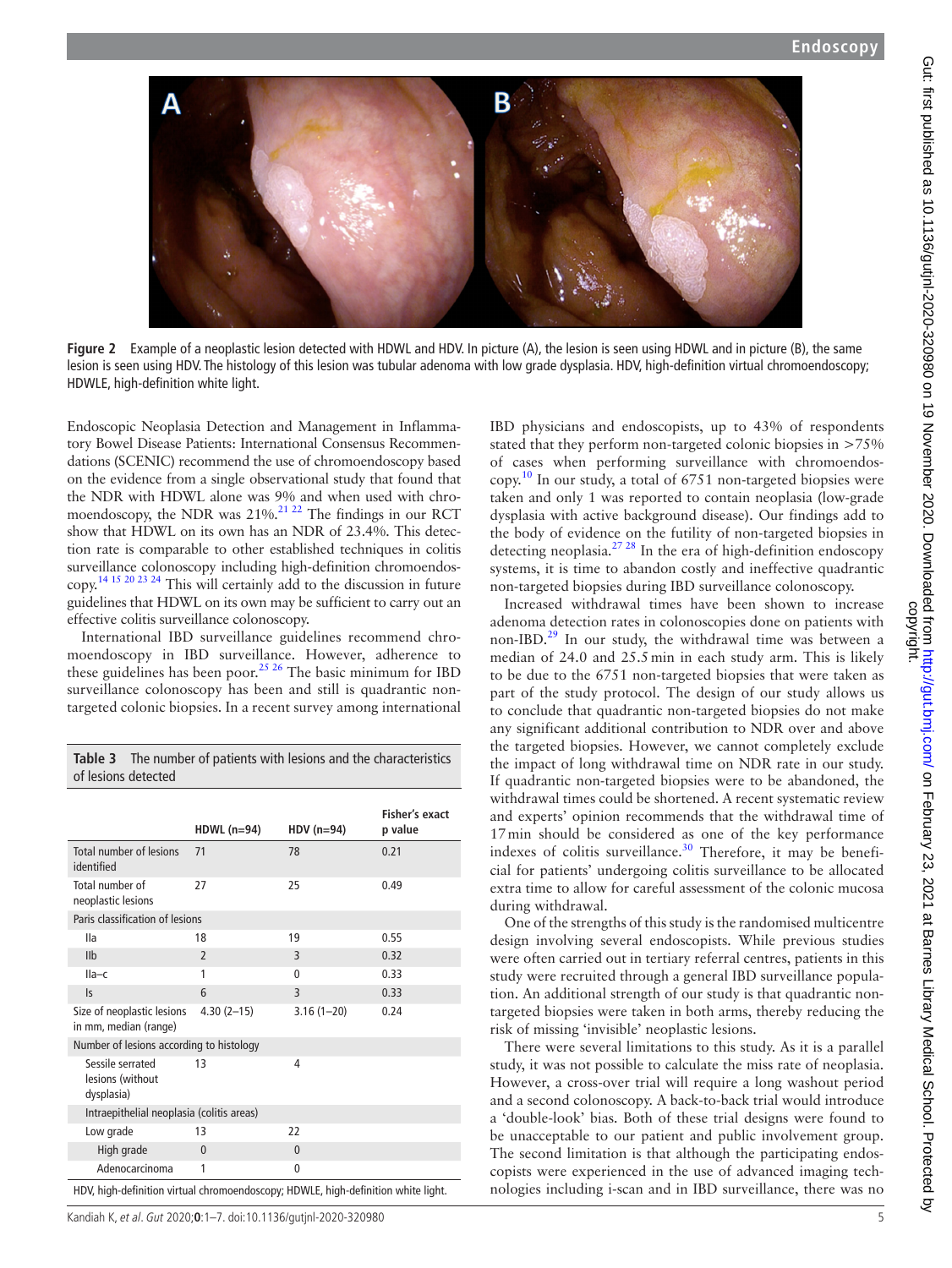# **Endoscopy**

validated classification for characterisation of neoplastic lesions in IBD colon with i-scan at the time the study was conducted. Despite this, however, the NDR was comparable to other similar studies. The NDR in the HDV group was lower compared with other studies. However, non-targeted biopsies in the HDV group did not pick up any additional neoplasia. Our trial design that includes targeted and non-targeted quadrantic biopsies provide the confidence to state that the lower HDV detection rate was not due to high miss rate of HDV.

Patients recruited in this study were not stratified based on their type of IBD or by gender. Therefore, the imbalance of the number of patients with UC and the male preponderance of patients in the HDV arm of the study arose by chance. The study was focused on the overall detection by the different imaging platforms, and therefore, we did not focus on gender or specific lesions identified. There is no convincing evidence in the literature that such gender differences occur or that lesions are different in UC versus CC. An interesting finding was that the neoplasia per-patient detected was higher with HDV (25 lesions in 14 patients) than it was with HDWL (27 lesions in 22 patients). This is a useful marker of efficacy but it has not been adopted by other similar studies, thereby making it difficult to compare and contrast the study findings. Additionally, our study was not powered based on the neoplasia per-patient rate. A meaningful deduction, therefore, cannot be made based on this finding.

In conclusion, in this multicentre RCT, we could not demonstrate a significant difference in NDR between HDV (i-scan OE mode 2) and HDWL. However, IBD surveillance using a high-definition endoscopy system achieved high NDR. This technology on its own may be sufficient to detect neoplasia in patients with longstanding IBD.

#### **Author affiliations**

<sup>1</sup>Department of Gastroenterology, Portsmouth Hospitals University NHS Trust, Portsmouth, UK

<sup>2</sup>Department of Gastroenterology, St George's University Hospitals NHS Foundation Trust, London, UK

<sup>3</sup>Digestive Diseases Centre, Brighton and Sussex University Hospitals, Brighton, UK 4 School of Pharmacy and Biomedical Sciences, University of Portsmouth, Portsmouth,

UK 5 Institute of Immunology and Immunotherapy, NIHR Wellcome Trust Clinical Research Facilities, University of Birmingham, Birmingham, UK

6 National Institute for Health Research (NIHR) Birmingham Biomedical Research Centre, University of Birmingham, Birmingham, UK

**Twitter** Carole Fogg [@carole\\_fogg](https://twitter.com/carole_fogg)

**Acknowledgements** The authors would like to thank Ms Lisa Murray, Dr Michelle Baker-Moffatt, Ms Joanne Dash and Ms Hayley Downe in assisting with the recruitment of patients into the study. We would like to also thank Mr Paul Bassett for his assistance in the statistical analysis of the study.

**Contributors** KK participated in the study conception, patient recruitment, data collection, statistical analysis, writing of the manuscript and the final approval of the manuscript. SS participated in the patient recruitment, data collection, statistical analysis and critical analysis of the manuscript. CF, JFB, GL-W participated in the study concept, design and critical revision of the manuscript. FJQC, ST and SCLS participated in the patient recruitment and data collection. MI participated in the patient recruitment, data collection, critical revision and final approval of the manuscript. PB participated in the study concept, study design, data analysis, critical revision and final approval of the manuscript.

**Funding** An unrestricted grant by Pentax UK Ltd was provided in the form of a loan of endoscopes and an endoscopy processor.

**Competing interests** None declared.

**Patient consent for publication** Not required.

**Ethics approval** Ethical approval for the study was obtained (REC reference number 16/SC/0116) and the study was adopted on to the National Institute of Health Research (NIHR) portfolio (UKCRN ID: 317157).

**Provenance and peer review** Not commissioned; externally peer reviewed.

#### **Data availability statement**

Deidentified participant data are available upon reasonable request. Request to be made in writing to the corresponding author.

**Supplemental material** This content has been supplied by the author(s). It has not been vetted by BMJ Publishing Group Limited (BMJ) and may not have been peer-reviewed. Any opinions or recommendations discussed are solely those of the author(s) and are not endorsed by BMJ. BMJ disclaims all liability and responsibility arising from any reliance placed on the content. Where the content includes any translated material, BMJ does not warrant the accuracy and reliability of the translations (including but not limited to local regulations, clinical guidelines, terminology, drug names and drug dosages), and is not responsible for any error and/or omissions arising from translation and adaptation or otherwise.

**Open access** This is an open access article distributed in accordance with the Creative Commons Attribution Non Commercial (CC BY-NC 4.0) license, which permits others to distribute, remix, adapt, build upon this work non-commercially, and license their derivative works on different terms, provided the original work is properly cited, appropriate credit is given, any changes made indicated, and the use is non-commercial. See: [http://creativecommons.org/licenses/by-nc/4.0/.](http://creativecommons.org/licenses/by-nc/4.0/)

#### **ORCID iDs**

Kesavan Kandiah<http://orcid.org/0000-0001-9447-3172> Gaius Longcroft-Wheaton<http://orcid.org/0000-0001-9899-9948> Carole Fogg<http://orcid.org/0000-0002-3000-6185> Samuel CL Smith <http://orcid.org/0000-0001-8351-1081>

#### **REFERENCES**

- <span id="page-6-0"></span>1 Eaden JA, Abrams KR, Mayberry JF. The risk of colorectal cancer in ulcerative colitis: a meta-analysis. [Gut](http://dx.doi.org/10.1136/gut.48.4.526) 2001;48:526–35.
- <span id="page-6-1"></span>2 Gillen CD, Andrews HA, Prior P, et al. Crohn's disease and colorectal cancer. [Gut](http://dx.doi.org/10.1136/gut.35.5.651) 1994;35:651–5.
- 3 Herrinton LJ, Liu L, Levin TR, et al. Incidence and mortality of colorectal adenocarcinoma in persons with inflammatory bowel disease from 1998 to 2010. [Gastroenterology](http://dx.doi.org/10.1053/j.gastro.2012.04.054) 2012;143:382–9.
- <span id="page-6-2"></span>4 Cairns SR, Scholefield JH, Steele RJ, et al. Guidelines for colorectal cancer screening and surveillance in moderate and high risk groups (update from 2002). [Gut](http://dx.doi.org/10.1136/gut.2009.179804) 2010;59:666–89.
- 5 Maaser C, Sturm A, Vavricka SR, et al. ECCO-ESGAR guideline for diagnostic assessment in IBD Part 1: initial diagnosis, monitoring of known IBD, detection of complications. [J Crohns Colitis](http://dx.doi.org/10.1093/ecco-jcc/jjy113) 2019;13:144-64.
- <span id="page-6-3"></span>6 Rutter MD, Saunders BP, Schofield G, et al. Pancolonic indigo carmine dye spraying for the detection of dysplasia in ulcerative colitis. [Gut](http://dx.doi.org/10.1136/gut.2003.016386) 2004;53:256-60.
- 7 Marion JF, Waye JD, Present DH, et al. Chromoendoscopy-targeted biopsies are superior to standard colonoscopic surveillance for detecting dysplasia in inflammatory bowel disease patients: a prospective endoscopic trial. [Am J Gastroenterol](http://dx.doi.org/10.1111/j.1572-0241.2008.01934.x) 2008;103:2342–9.
- 8 Kiesslich R, Fritsch J, Holtmann M, et al. Methylene blue-aided chromoendoscopy for the detection of intraepithelial neoplasia and colon cancer in ulcerative colitis. [Gastroenterology](http://dx.doi.org/10.1053/gast.2003.50146) 2003;124:880–8.
- 9 Kiesslich R, Goetz M, Lammersdorf K, et al. Chromoscopy-guided endomicroscopy increases the diagnostic yield of intraepithelial neoplasia in ulcerative colitis. [Gastroenterology](http://dx.doi.org/10.1053/j.gastro.2007.01.048) 2007;132:874–82.
- <span id="page-6-4"></span>10 Kaltenbach TR, Soetikno RM, DeVivo R, et al. Optimizing the quality of endoscopy in inflammatory bowel disease: focus on surveillance and management of colorectal dysplasia using interactive image- and video-based teaching. [Gastrointest Endosc](http://dx.doi.org/10.1016/j.gie.2017.07.045) 2017;86:1107–17.
- <span id="page-6-5"></span>11 Subramanian V, Telakis E, Ramappa V, et al. Comparison of high definition with standard white light endoscopy for detection of dysplastic lesions during surveillance colonoscopy in patients with inflammatory bowel disease. [Gut](http://dx.doi.org/10.1136/gut.2011.239301.462) 2011;60:A219.
- 12 Mohammed N, Kant P, Abid F, et al. OC-028 High definition white light endoscopy (HDWLE) versus high definition with chromoendoscopy (HDCE) in the detection of dysplasia in long standing ulcerative colitis: a randomised controlled trial. [Gut](http://dx.doi.org/10.1136/gutjnl-2015-309861.28) 2015;64:A14.:2–15.
- <span id="page-6-6"></span>13 Iacucci M, Kaplan GG, Panaccione R, et al. A randomized trial comparing high definition colonoscopy alone with high definition dye spraying and electronic virtual Chromoendoscopy for detection of colonic neoplastic lesions during IBD surveillance colonoscopy. [Am J Gastroenterol](http://dx.doi.org/10.1038/ajg.2017.417) 2018;113:225-34.
- <span id="page-6-9"></span>14 Iannone A, Ruospo M, Palmer SC, et al. Systematic review with network metaanalysis: endoscopic techniques for dysplasia surveillance in inflammatory bowel disease. [Aliment Pharmacol Ther](http://dx.doi.org/10.1111/apt.15493) 2019;50:858–71.
- <span id="page-6-8"></span>15 Bisschops R, Bessissow T, Joseph JA, et al. Chromoendoscopy versus narrow band imaging in UC: a prospective randomised controlled trial. [Gut](http://dx.doi.org/10.1136/gutjnl-2016-313213) 2018;67:1087-94.
- <span id="page-6-7"></span>16 Veitch AM, Vanbiervliet G, Gershlick AH. Endoscopy in patients on antiplatelet or anticoagulant therapy, including direct oral anticoagulants. In: British Society of gastroenterology (Bsg) and European Society of gastrointestinal endoscopy (ESGE) guidelines, 2016.